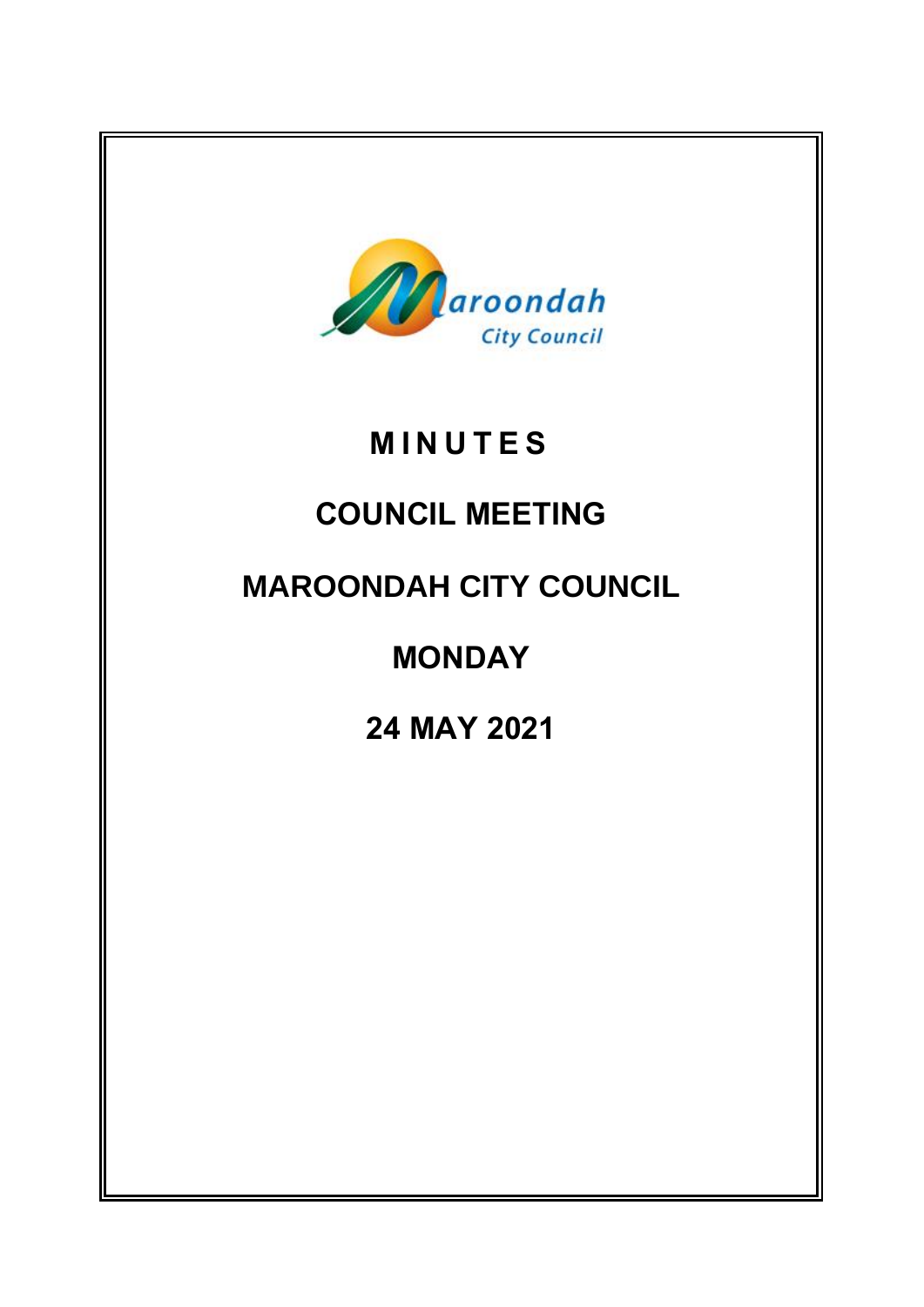Minutes of the Council Meeting held in the Council Chamber, Realm, on Monday 24 May 2021 at 7:30pm.

#### **PRESENT**

| Cr Kylie Spears (Mayor)       | Wombolano                             |
|-------------------------------|---------------------------------------|
| Cr Nora Lamont (Deputy Mayor) | Wonga                                 |
| Cr Marijke Graham             | Barngeong                             |
| Cr Tony Dib, OAM JP           | <b>Bungalook</b>                      |
| Cr Mike Symon                 | Jubilee                               |
| Cr Suzy Stojanovic            | <b>McAlpin</b>                        |
| Cr Paul Macdonald             | Tarralla                              |
| Cr Tasa Damante               | Wicklow                               |
| Cr Rob Steane                 | Yarrunga                              |
| Steve Kozlowski               | <b>Chief Executive Officer</b>        |
| Marianne Di Giallonardo       | <b>Director Corporate Services</b>    |
| <b>Phil Turner</b>            | Director Strategy & Community         |
| Adam Todorov                  | Director Operations, Assets & Leisure |
| <b>Andrew Fuaux</b>           | Director Development & Amenity        |
| Chloe Messerle                | Governance Officer                    |
|                               |                                       |

The Chief Executive Officer read the following Statement of Recording -

*"Please note that this meeting is being recorded and streamed live on the internet. All care is taken to maintain your privacy; however, as a visitor in the public gallery, your presence may be recorded."*

The prayer was read by Rev Andy Tiver, North Ringwood Uniting Church.

The Acknowledgement of Country was read by the Mayor.

The Mayor acknowledged Reconciliation Week which is held between the 27 May to the 3 June 2021. The 2021 theme is *'More than a word. Reconciliation takes action.'*

The Mayor also acknowledged IDAHOBIT Day which is the International Day Against Homophobia, Biphobia, Interphobia and Transphobia held on Monday 17 May 2021.

#### **APOLOGIES**

Nil

#### **DECLARATION OF INTERESTS**

Nil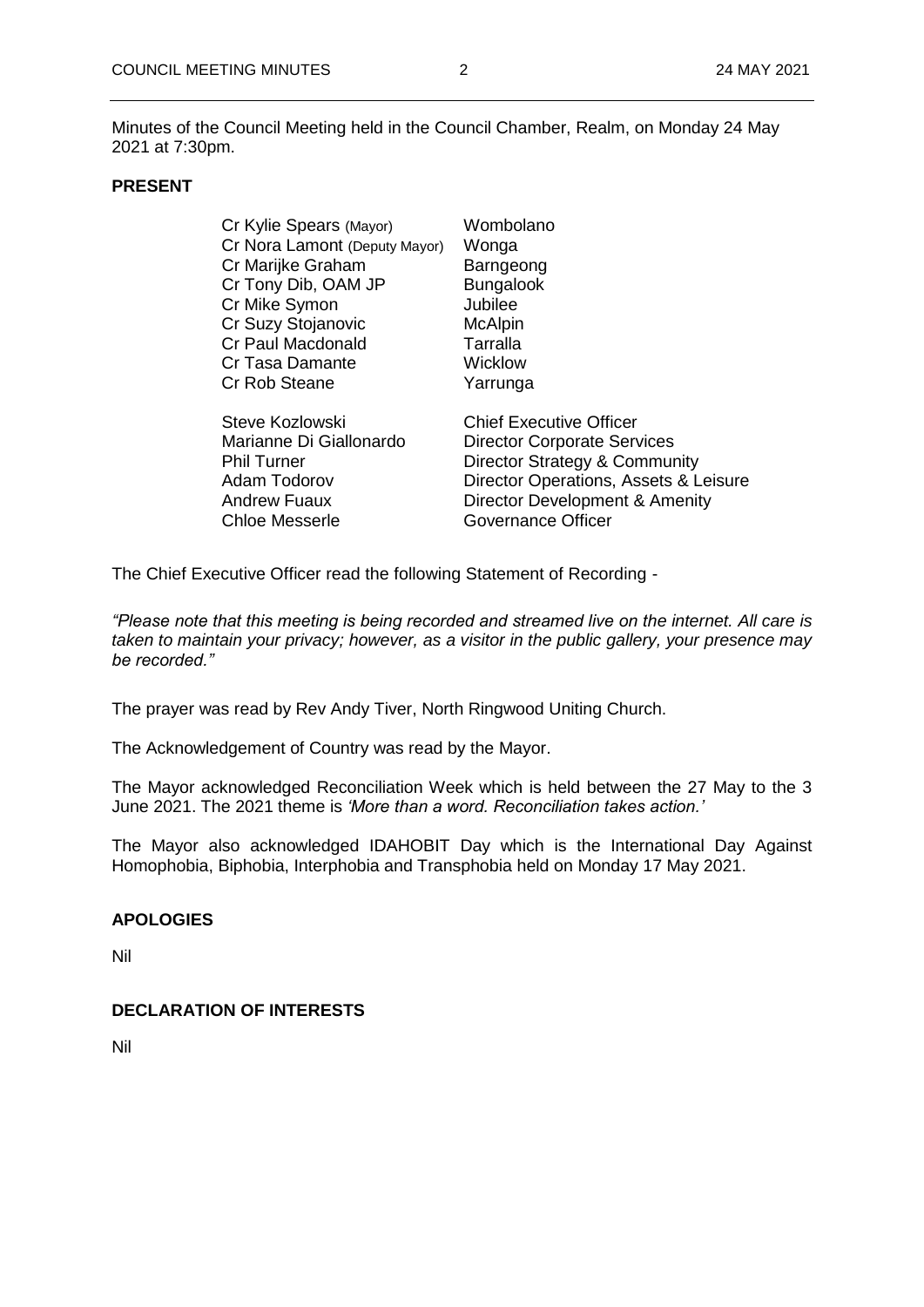### **CONFIRMATION OF MINUTES**

| MOVED CR STEANE, SECONDED CR MACDONALD                                                                                                                                      | 53/21          |
|-----------------------------------------------------------------------------------------------------------------------------------------------------------------------------|----------------|
| THAT THE MINUTES OF THE ORDINARY COUNCIL MEETING HELD ON MONDAY 26<br><b>APRIL 2021 BE CONFIRMED</b>                                                                        |                |
|                                                                                                                                                                             | <b>CARRIED</b> |
|                                                                                                                                                                             |                |
| MOVED CR LAMONT, SECONDED CR MACDONALD                                                                                                                                      | 54/21          |
| THAT THE MINUTES OF THE ORDINARY COUNCIL MEETING HELD ON MONDAY 10<br><b>MAY 2021 BE CONFIRMED</b>                                                                          |                |
|                                                                                                                                                                             | <b>CARRIED</b> |
|                                                                                                                                                                             |                |
| <b>SUSPENSION OF STANDING ORDERS</b>                                                                                                                                        |                |
| MOVED CR DIB, SECONDED CR LAMONT                                                                                                                                            | 55/21          |
| THAT STANDING ORDERS BE SUSPENDED TO PRESENT LETTERS UNDER SEAL                                                                                                             |                |
| FOR THE 2021 AUSTRALIA DAY AWARD RECIPIENTS                                                                                                                                 | <b>CARRIED</b> |
|                                                                                                                                                                             |                |
| <b>PRESENTATION</b>                                                                                                                                                         |                |
| The Mayor, Cr Spears presented Letters Under Seal to the following recipients of the 2021<br>Australia Day Honours:                                                         |                |
| Ms Wilma Culton PSM<br>$\bullet$<br>Mrs Janet Howard OAM<br>$\bullet$<br>Mr David Alexander-Fleming OAM<br>$\bullet$<br>Mr Peter Gurr OAM<br>$\bullet$<br>Ms Norma Seip OAM |                |
| <b>RESUMPTION OF STANDING ORDERS</b>                                                                                                                                        |                |
| MOVED CR LAMONT, SECONDED CR DAMANTE                                                                                                                                        | 56/21          |
| THAT STANDING ORDERS BE RESUMED                                                                                                                                             | <b>CARRIED</b> |
|                                                                                                                                                                             |                |

## **PUBLIC QUESTION TIME**

Nil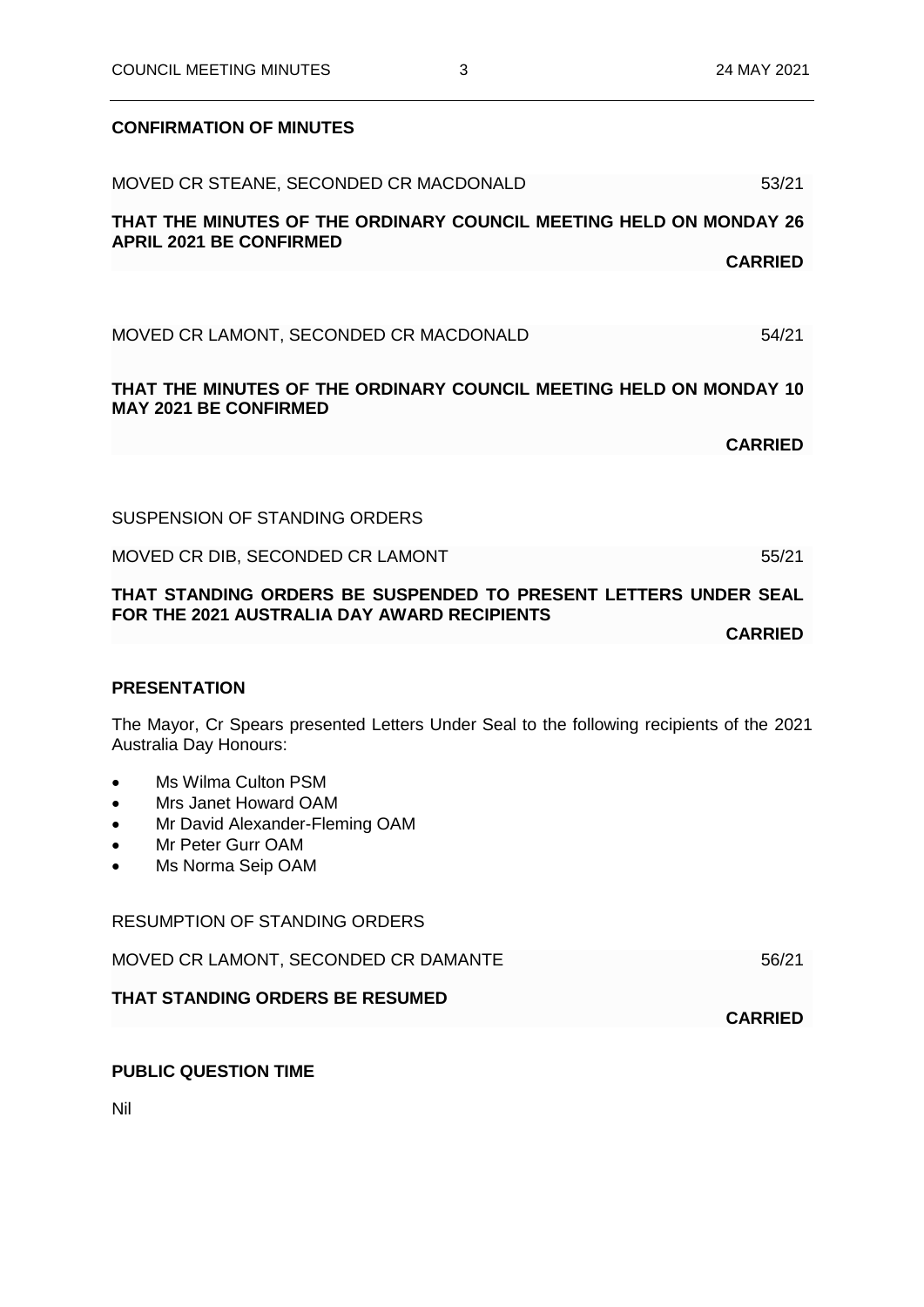#### **OFFICERS' REPORTS**

#### **DIRECTOR CORPORATE SERVICES**

ATTENDANCE REPORT AND ITEM 1

MOVED CR DAMANTE, SECONDED CR STOJANOVIC 57/21

#### **THAT COUNCIL RECEIVES AND NOTES THE REPORTS AS PRESENTED BY COUNCILLORS**

#### **CARRIED**

Councillors who spoke to their reports - Crs Spears, Lamont, Graham, Dib, Symon, Stojanovic, Macdonald, Damante and Steane

Cr Spears (Mayor)

- 27/04 ABC Radio Interview<br>27/04 Mavor's Media Messa
- Mayor's Media Message Filming
- 27/04 Eastern Regional Libraries Reconnect with Your Library Festival Launch
- 28/04 Meeting with Maroondah Business Group
- 28/04 Yarra Artists in residence interview with the Australian Local Government Women's Association Victoria
- 29/04 Municipal Association of Victoria Metropolitan East Regional Meeting
- 29/04 Site Visits with the Hon Michael Sukkar MP, Federal Member for Deakin
- 29/04 26th Annual Mayoral Art Exhibition Opening Event titled *'Light and Shadow'*
- 30/04 Meeting with Mr Dustin Halse MP, State Member for Ringwood
- 30/04 02/05 Australian Local Government Women's Association Victoria Conference The Next 100 years of Women in Local Government - Culture, Conduct and **Retention**
- 03/05 Planning Consultation Meeting: 32 Canterbury Road, Heathmont
- 04/05 Swinburne Young Mum's Mothers Day Stall
- 04/05 Ainslie Park Girl Guides Mother's Day Special Event
- 05/05 Site Visits with the Hon Michael Sukkar MP, Federal Member for Deakin
- 05/05 Australian Citizenship Ceremony
- 06/05 Glen Park Community Centre Annual General Meeting
- 06/05 Launch of Art Exhibition Mayflies and Stars: Kyoko Imazu at Realm<br>08/05 Celebrating the Women of Heathmont Football Netball Club Ladies D
- 08/05 Celebrating the Women of Heathmont Football Netball Club Ladies Day
- 10/05 Croydon Car Park Site Visit
- 11/05 Mayoral Message Video Filming for Budget and Council Plan
- 11/05 Maroondah Business Group May Meeting at the Sebel Ringwood
- 12/05 Outer Eastern Local Learning Employment Network Annual General Meeting, School Industry Partnerships and Structured Workplace Learning Update Event at the SEBEL Ringwood
- 13/05 Wellbeing Across the World Virtual Meeting with Midland Michigan Mayor
- 13/05 Interview with PhD student regarding women in Local Government
- 14/05 Meeting regarding proposal for a Music Centre of Excellence
- 17/05 Maroondah Business Week BizWeek Filming for Live Stream Event
- 19/05 Eastern Regional Group Pre Meeting
- 18/05 Stoke a Chord Choir 10+1 Celebration
- 19/05 Liberal Members of Parliament Advocacy Briefing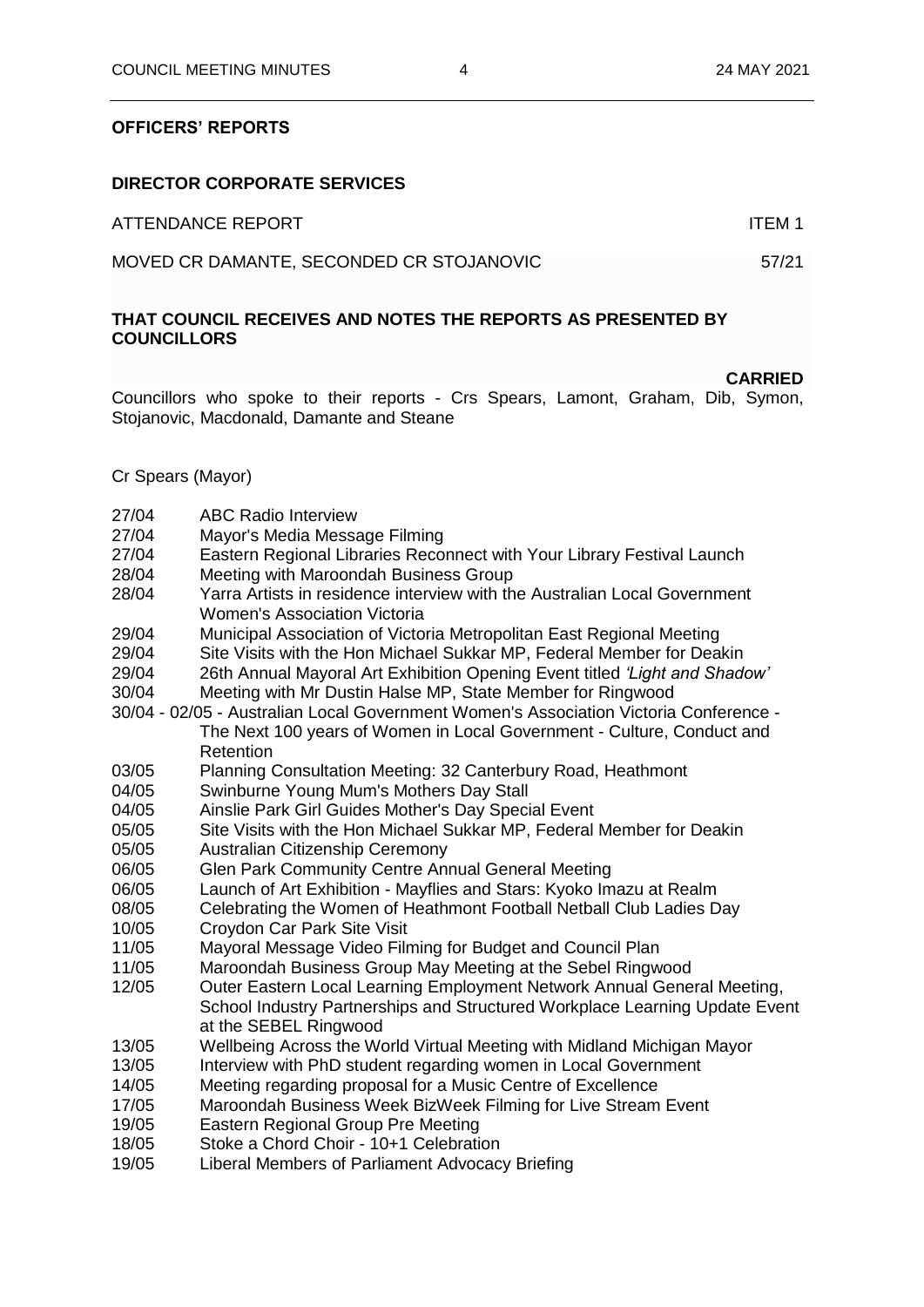- 19/05 Australian Local Government Women's Association Committee Meeting and Annual General Meeting
- 19/05 Maroondah Community Volunteers Function
- 20/05 Meeting with Maroondah Rotary Club
- 20/05 Silcock Pavilion Formal Opening
- 22/05 Funding Announcement at JW Manson Reserve with Mr Jackson Taylor MP, State Member for Bayswater
- 24/05 State Government Funding Announcement with Mr Jackson Taylor MP, State Member for Bayswater, for Canterbury Road Bridge and Heathmont Road Intersection
- 24/05 Central Ringwood Community Centre Annual General Meeting
- 24/05 Signing of the Small Business Friendly Charter
- 24/05 The Maroondah Foundation Board Meeting
- Cr Lamont (Deputy Mayor)
- 03/05 Maroondah Liveability, Safety and Amenity Committee Meeting
- 05/05 Australian Citizenship Ceremony held at Karralyka
- 07/05 Aquinas College Seminar Day Speech
- 10/05 Councillor Media Video Filming
- 19/05 Liberal Members of Parliament Advocacy Briefing
- 19/05 Australian Local Government Women's Association (ALGWA) Annual General Meeting
- 19/05 Maroondah Community Volunteers Function
- 24/05 The Maroondah Foundation Board Meeting
- 21/04 Your Council & Climate Change: Understanding the risks & learning to adapt<br>23/04 Eastern Regional Group (ERG) Meeting
- Eastern Regional Group (ERG) Meeting

#### Cr Graham

- 30/04 Victorian Local Government Association's Councillor Briefing on the Gender Equality Act 2020
- 01/05 ALGWA Victoria Conference The Next 100 years of Women in Local Government - Culture, Conduct and Retention
- 02/05 Guided Nature Walk with Dr Graeme Lorimer Hochkins Ridge Flora
- 05/05 Communities of Wellbeing Steering Committee Meeting
- 10/05 Councillor Media Video Filming
- 10/05 Croydon Car Park Site Visit
- 13/05 Eastern Alliance Greenhouse Action (EAGA) Executive Committee & Steering Committee Joint Planning Session
- 18/05 Maroondah Environment Advisory Committee (MEAC) Meeting
- 19/05 Liberal Members of Parliament Advocacy Briefing
- 19/05 Australian Local Government Women's Association (ALGWA) Annual General **Meeting**
- 19/05 Maroondah Community Volunteers Function
- 20/05 Silcock Pavilion Formal Opening Event
- 24/05 The Maroondah Foundation Board Meeting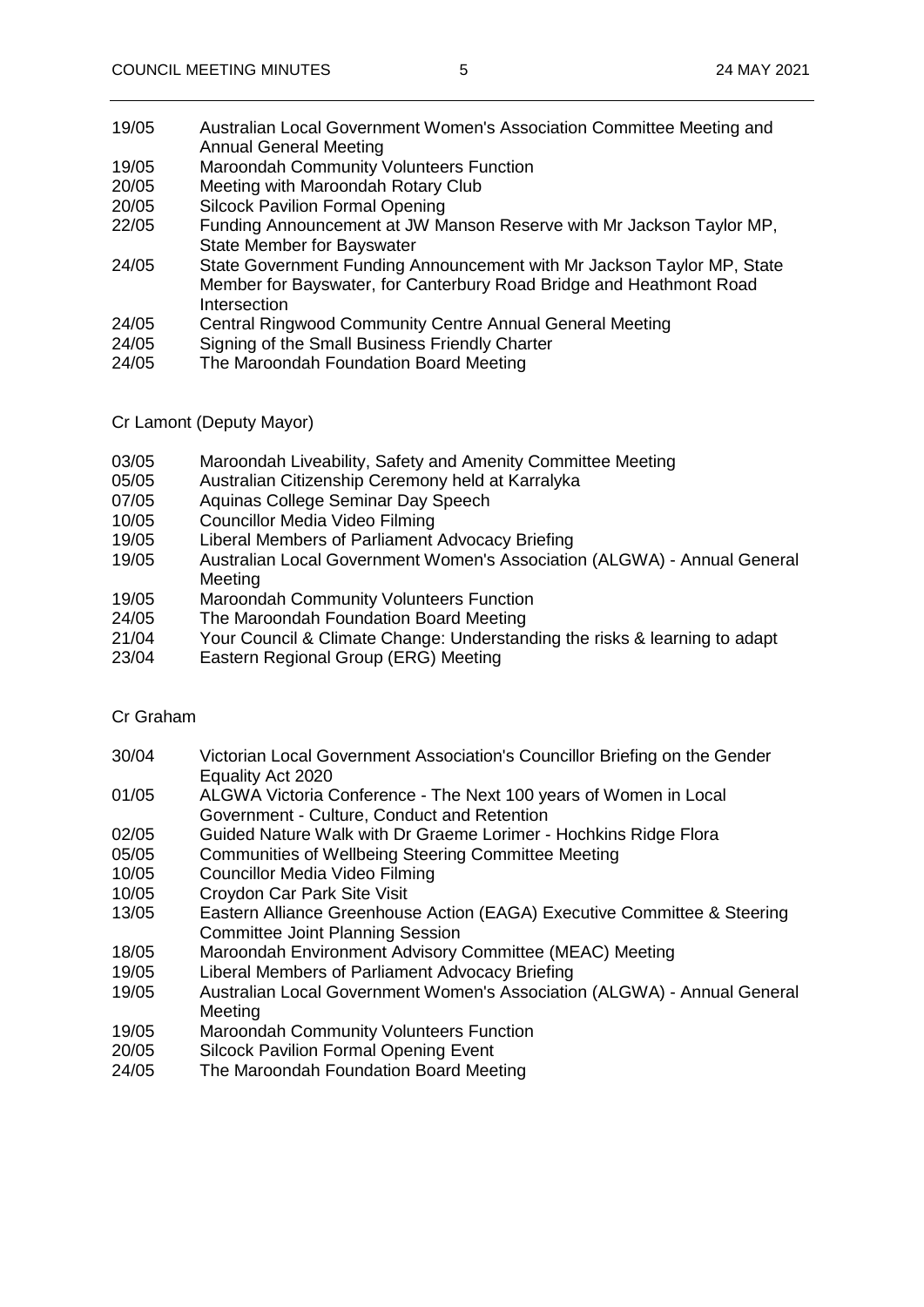#### Cr Dib OAM JP

- 29/04 Site Visits with the Hon Michael Sukkar MP, Federal Member for Deakin
- 29/04 26th Annual Mayoral Art Exhibition Opening Event titled *'Light and Shadow'*
- 06/05 Eastern FM Radio Appearance
- 10/05 Croydon Car Park Site Visit
- 19/05 Maroondah Community Volunteers Function
- 24/05 The Maroondah Foundation Board Meeting

### Cr Symon

- 28/04 Deloitte Government Services Summit Meeting
- 29/04 Municipal Association of Victoria Metropolitan East Regional Meeting
- 29/04 Site Visits with the Hon Michael Sukkar MP, Federal Member for Deakin
- 29/04 26th Annual Mayoral Art Exhibition Opening Event titled *'Light and Shadow'*
- 05/05 Site Visits with the Hon Michael Sukkar MP, Federal Member for Deakin
- 05/05 Australian Citizenship Ceremony
- 06/05 Launch of Art Exhibition Mayflies and Stars: Kyoko Imazu at Realm
- 18/05 Councillor Media Video Filming
- 19/05 Liberal Members of Parliament Advocacy Briefing
- 19/05 Speed Management Municipal Association of Victoria Webinar with Road Safety Victoria
- 19/05 Maroondah Community Volunteers Function
- 20/05 Silcock Pavilion Formal Opening
- 21/05 Municipal Association of Victoria State Council Meeting
- 22/05 Funding Announcement at JW Manson Reserve with Mr Jackson Taylor MP, State Member for Bayswater
- 24/05 Central Ringwood Community Centre Annual General Meeting
- 24/05 State Government Funding Announcement with Mr Jackson Taylor MP, State Member for Bayswater, for Canterbury Road Bridge and Heathmont Road Intersection
- 24/05 The Maroondah Foundation Board Meeting

### Cr Stojanovic

- 29/04 26th Annual Mayoral Art Exhibition Opening Event titled *'Light and Shadow'*
- 05/05 Municipal Association of Victoria Land Use Planning & Building Training for Councillors Education Session
- 12/05 Councillor Media Video Filming
- 13/05 Eastern Affordable Housing Alliance Meeting
- 18/05 Maroondah Environment Advisory Committee Meeting
- 24/05 The Maroondah Foundation Board Meeting

### Cr Macdonald

- 29/04 Site Visits with the Hon Michael Sukkar MP, Federal Member for Deakin
- 05/05 Site Visits with the Hon Michael Sukkar MP, Federal Member for Deakin<br>05/05 Communities of Wellbeing Steering Committee meeting
- Communities of Wellbeing Steering Committee meeting
- 10/05 Croydon Car Park Site Visit<br>11/05 Maroondah Business Group
- Maroondah Business Group May Meeting at the Sebel Ringwood
- 18/05 Maroondah Environment Advisory Committee (MEAC) Meeting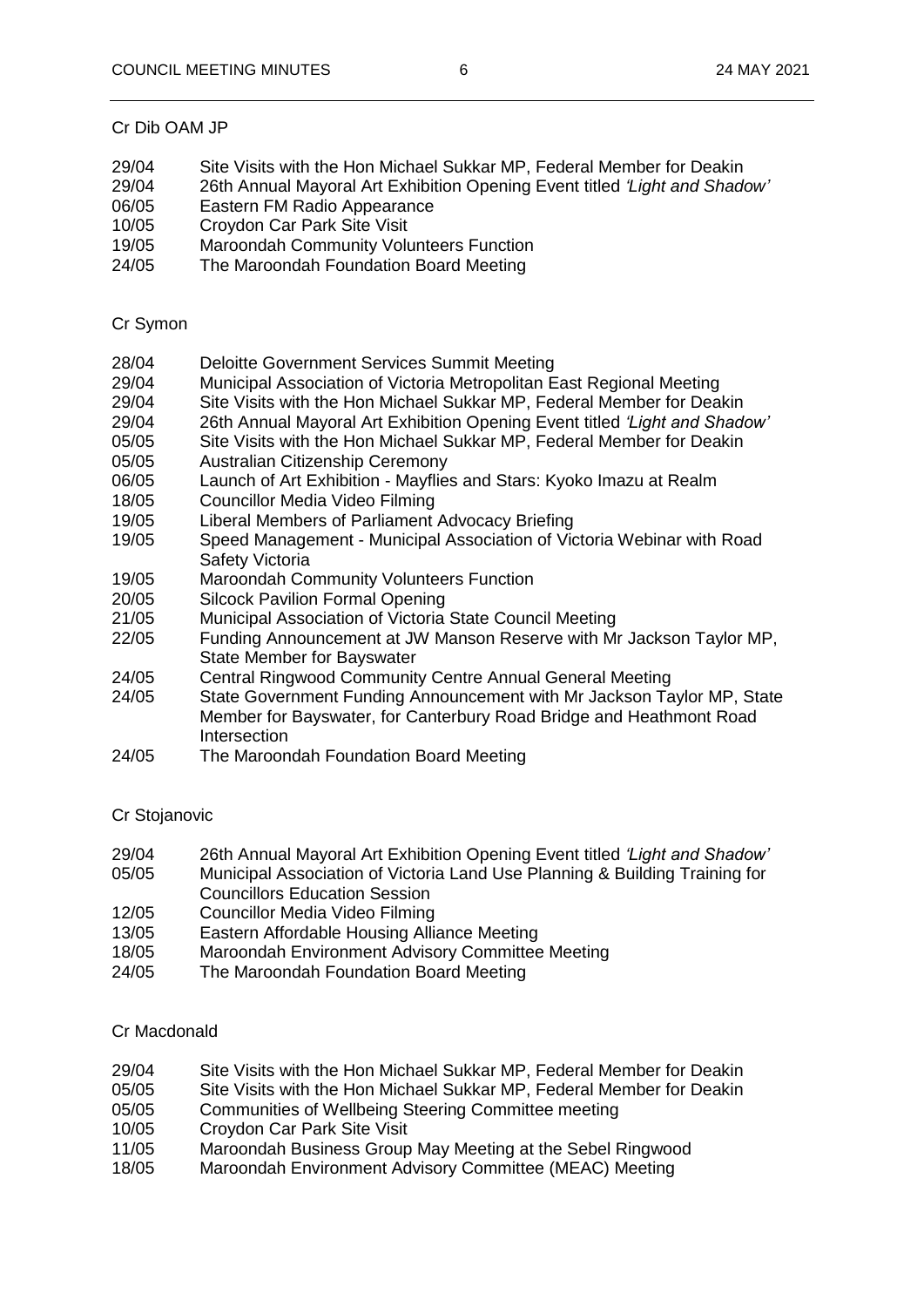- 19/05 Liberal Members of Parliament Advocacy Briefing
- 19/05 Maroondah Community Volunteers Function
- 20/05 Councillor Media Video Filming
- 20/05 Silcock Pavilion Formal Opening
- 22/05 Eastfield Shopping Centre Activities
- 24/05 The Maroondah Foundation Board Meeting

### Cr Damante

- 27/04 Eastern Regional Libraries Reconnect with Your Library Festival Launch
- 03/05 Maroondah Liveability, Safety and Amenity Committee Meeting
- 05/05 Site Visits with the Hon Michael Sukkar MP, Federal Member for Deakin
- 10/05 Croydon Car Park Site Visit
- 10/05 Tour of Eastland Quiet Room
- 12/05 Councillor Media Video Filming
- 16/05 Memorial Prayer Service and wreath laying for the victims of the Greek Genocide of Pontus
- 19/05 Liberal Members of Parliament Advocacy Briefing<br>19/05 Australian Local Government Women's Associatic
- Australian Local Government Women's Association (ALGWA) Annual General Meeting
- 20/05 Silcock Pavilion Formal Opening
- 20/05 Eastern Transport Coalition Meeting
- 24/05 The Maroondah Foundation Board Meeting

#### Cr Steane

- 29/04 Site Visits with the Hon Michael Sukkar MP, Federal Member for Deakin
- 29/04 26th Annual Mayoral Art Exhibition Opening Event titled *'Light and Shadow'*
- 03/05 Maroondah Liveability, Safety and Amenity Committee Meeting
- 05/05 Site Visits with the Hon Michael Sukkar MP, Federal Member for Deakin
- 05/05 Australian Citizenship Ceremony held at Karralyka
- 18/05 Councillor Media Video Filming
- 18/05 Meeting with the Hon Michael Sukkar MP, Federal Member for Deakin
- 19/05 Liberal Members of Parliament Advocacy Briefing
- 19/05 Maroondah Community Volunteers Function
- 20/05 Silcock Pavilion Formal Opening
- 24/05 The Maroondah Foundation Board Meeting

REPORTS OF COUNCILLOR BRIEFINGS ITEM 2

MOVED CR SYMON, SECONDED CR GRAHAM 58/21

### **THAT COUNCIL RECEIVES AND NOTES THE PUBLIC RECORD OF THE FOLLOWING COUNCILLOR BRIEFINGS HELD ON THE 26 APRIL 2021, 10 MAY 2021 AND 19 MAY 2021**

**CARRIED**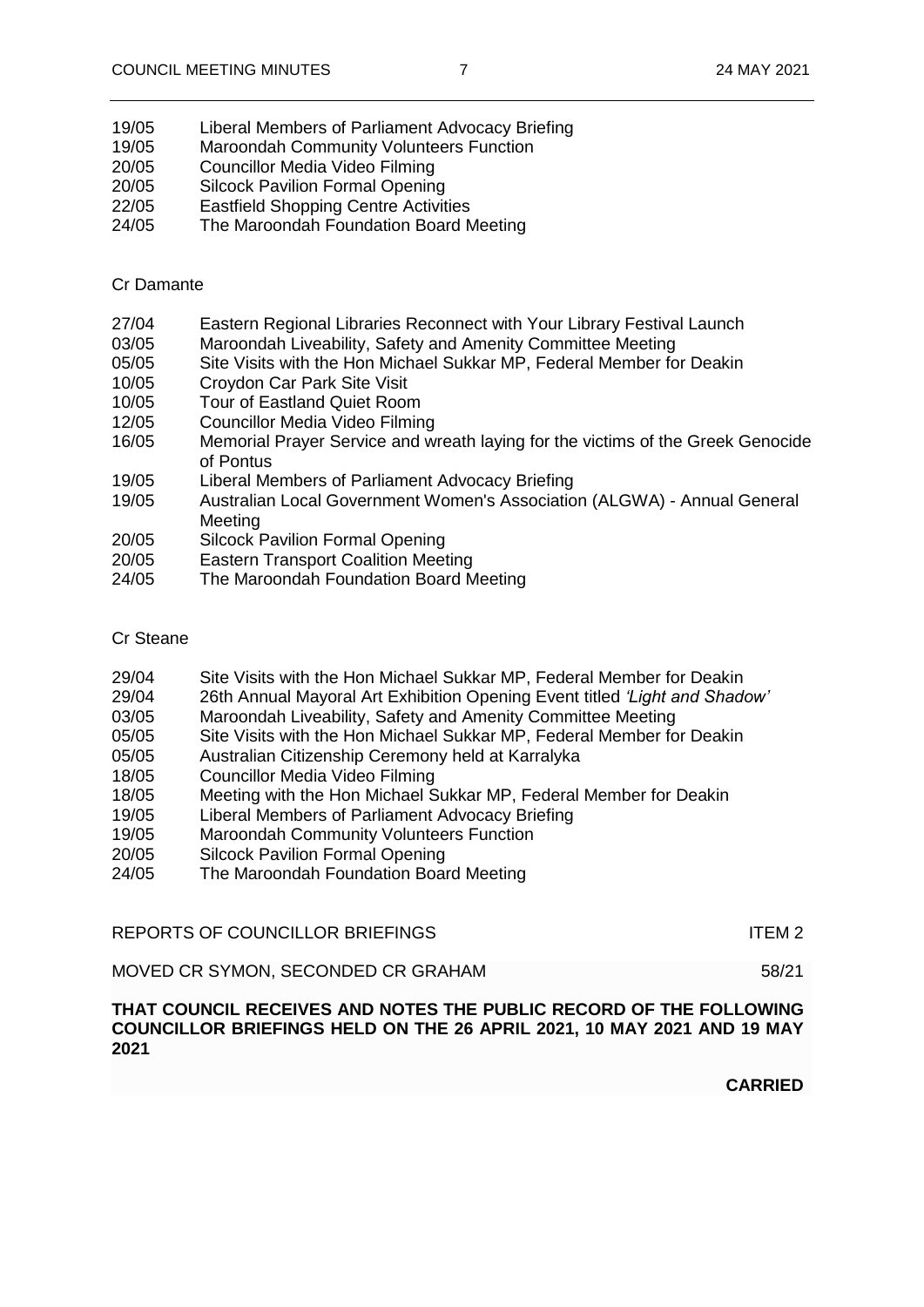| <b>COUNCILLOR REPRESENTATION REPORTS</b> | <b>ITEM3</b> |
|------------------------------------------|--------------|

MOVED CR MACDONALD, SECONDED CR DAMANTE 59/21

**THAT COUNCIL RECEIVES AND NOTES MINUTES OF THE FOLLOWING:**

- **1. MAROONDAH LIVEABILITY, SAFETY AND AMENITY COMMITTEE MEETING HELD ON 3 MAY 2021**
- **2. EASTERN TRANSPORT COALITION MEETING HELD ON 22 APRIL 2021**
- **3. MAROONDAH COMMUNITY HEALTH AND WELLBEING ADVISORY COMMITTEE MEETING HELD ON THE 20 APRIL 2021**
- **4. MAROONDAH ACCESS, INCLUSION AND EQUITY ADVISORY COMMITTEE MEETING HELD ON THE 19 APRIL 2021**
- **5. MAROONDAH BUSINESS ADVISORY COMMITTEE MEETING HELD ON THE 30 MARCH 2021**
- **6. MAROONDAH DISABILITY ADVISORY COMMITTEE MEETING HELD ON THE 25 MARCH 2021**
- **7. MAROONDAH ARTS ADVISORY COMMITTEE MEETING HELD ON THE 17 MARCH 2021**

**CARRIED**

FINANCIAL REPORT: NINE MONTHS ENDING MARCH 2021 ITEM 4

MOVED CR SYMON, SECONDED CR STOJANOVIC 60/21

**THAT COUNCIL RECEIVES AND NOTES THE REPORT ON THE FINANCIAL PERFORMANCE AGAINST BUDGET FOR THE NINE MONTHS ENDING 31 MARCH 2021**

## **CARRIED**

Councillors who spoke to the motion - Cr Spears

### **DIRECTOR OPERATIONS, ASSETS & LEISURE**

CAPITAL WORKS REPORT: THIRD QUARTER 2020/2021 FINANCIAL YEAR ITEM 1

MOVED CR DIB, SECONDED CR LAMONT 61/21

**THAT COUNCIL RECEIVES AND NOTES THE REPORT ON THE STATUS OF THE CAPITAL WORKS PROGRAM FOR THE PERIOD 1 JULY 2020 TO 31 MARCH 2021**

**CARRIED**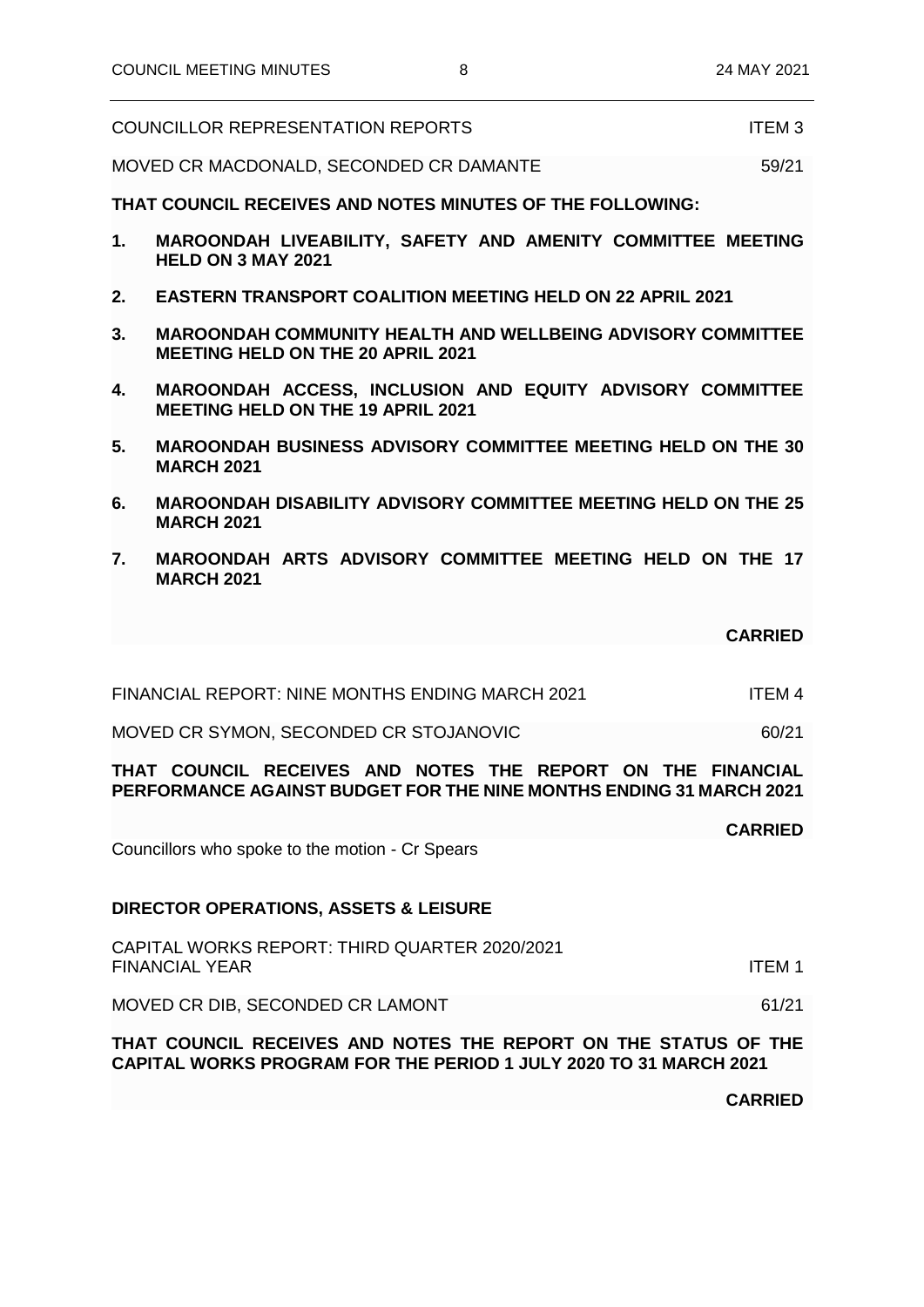#### **DIRECTOR STRATEGY & COMMUNITY**

| AMENDMENT C142MARO PROPOSED HERITAGE OVERLAY AT |        |
|-------------------------------------------------|--------|
| 35 ALTO AVENUE CROYDON: ADOPTION                | ITFM 1 |

MOVED CR DAMANTE, SECONDED CR LAMONT 62/21

#### **THAT COUNCIL**

- **1. HAVING PREPARED AND EXHIBITED AMENDMENT C142MARO TO THE MAROONDAH PLANNING SCHEME UNDER SECTION 19 OF THE PLANNING AND ENVIRONMENT ACT 1987; AND**
- **2. HAVING CONSIDERED ALL SUBMISSIONS TO AMENDMENT C142MARO UNDER SECTION 22 OF THE PLANNING AND ENVIRONMENT ACT 1987; AND**
- **3. HAVING CONSIDERED THE REPORT AND RECOMMENDATIONS OF THE INDEPENDENT PANEL FOR AMENDMENT C142MARO UNDER SECTION 27 OF THE PLANNING AND ENVIRONMENT ACT 1987; RESOLVES TO**
	- **i. ADOPT AMENDMENT C142MARO TO THE MAROONDAH PLANNING SCHEME IN ACCORDANCE WITH SECTION 29 OF THE PLANNING AND ENVIRONMENT ACT 1987 AS CONTAINED IN ATTACHMENTS 2-7**
	- **ii. SUBMIT AMENDMENT C142MARO TO THE MAROONDAH PLANNING SCHEME TOGETHER WITH THE PRESCRIBED INFORMATION TO THE MINISTER FOR PLANNING IN ACCORDANCE WITH SECTION 31 OF THE PLANNING AND ENVIRONMENT ACT 1987**
	- **iii. AS PART OF ITS SUBMISSION REQUESTING APPROVAL OF AMENDMENT C142MARO ADVISE THE MINISTER FOR PLANNING THAT COUNCIL HAS ACCEPTED ALL OF THE PANEL'S RECOMMENDATIONS**
	- **iv. ADVISES ALL SUBMITTERS TO AMENDMENT C142MARO THAT COUNCIL HAS ADOPTED THE AMENDMENT**
	- **v. AMENDS THE EXHIBITED AMENDMENT IN ACCORDANCE WITH THE PANEL RECOMMENDATIONS, IN PARTICULAR, THAT THE FOLLOWING CHANGES TO THE CONTROLS BE INCORPORATED INTO THE AMENDMENT:**
		- − **AMEND THE STATEMENT OF SIGNIFICANCE UNDER THE HEADING "WHAT IS SIGNIFICANT" TO ADD THE FOLLOWING NEW PARAGRAPH UNDER THE SECOND PARAGRAPH: THE ADDITIONS TO THE WEST SIDE OF THE HOUSE COMPLETED IN 1976 ARE NOT SIGNIFICANT**

**CARRIED**

Councillors who spoke to the motion - Cr Graham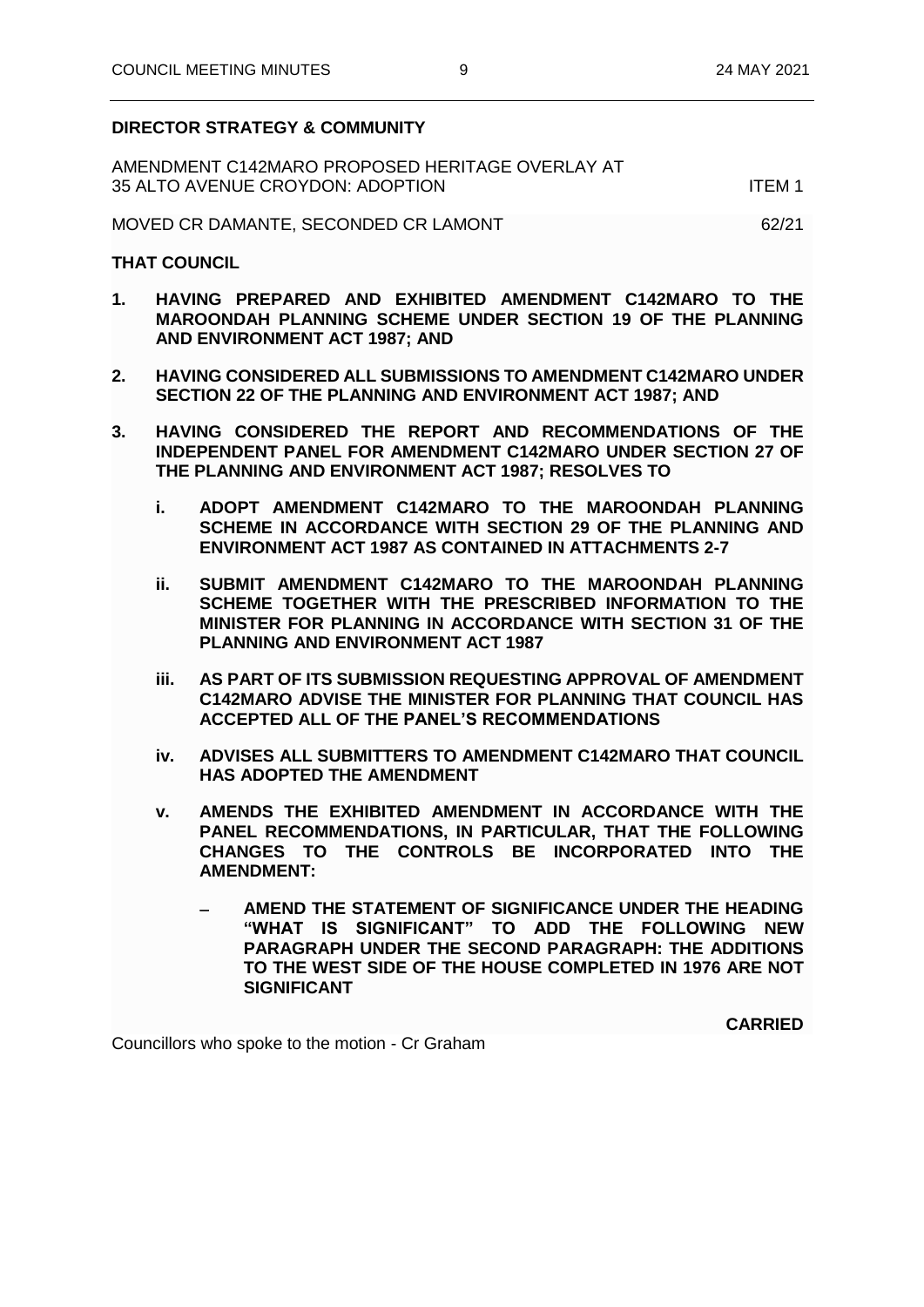| COUNCIL PLAN 2017-2021 (YEAR 4: 2020/21) PRIORITY ACTION<br>PROGRESS REPORT - QUARTER 3, 2020/21                                                                       | ITEM <sub>2</sub> |
|------------------------------------------------------------------------------------------------------------------------------------------------------------------------|-------------------|
| MOVED CR STOJANOVIC, SECONDED CR GRAHAM                                                                                                                                | 63/21             |
| THAT COUNCIL NOTES PROGRESS MADE TOWARDS THE DELIVERY OF 2020/21<br><b>PRIORITY ACTIONS IDENTIFIED IN THE COUNCIL PLAN 2017-2021 AS AT 31 MARCH</b><br>2021            |                   |
|                                                                                                                                                                        | <b>CARRIED</b>    |
| Councillors who spoke to the motion - Cr Graham and Cr Spears                                                                                                          |                   |
| LOCAL GOVERNMENT PERFORMANCE REPORTING FRAMEWORK<br>- SERVICE INDICATOR PROGRESS REPORT - QUARTER 3, 2020/21                                                           | <b>ITEM3</b>      |
| MOVED CR STOJANOVIC, SECONDED CR STEANE                                                                                                                                | 64/21             |
| THAT COUNCIL NOTES THE LOCAL GOVERNMENT PERFORMANCE REPORTING<br><b>FRAMEWORK SERVICE PERFORMANCE RESULTS FOR FINANCIAL YEAR TO DATE</b><br><b>AS AT 31 MARCH 2021</b> |                   |
| Councillors who spoke to the motion - Cr Spears                                                                                                                        | <b>CARRIED</b>    |
| <b>DOCUMENTS FOR SEALING</b>                                                                                                                                           |                   |

Nil

**MOTIONS TO REVIEW**

Nil

**LATE ITEMS**

Nil

### **REQUESTS / LEAVE OF ABSENCE**

Nil